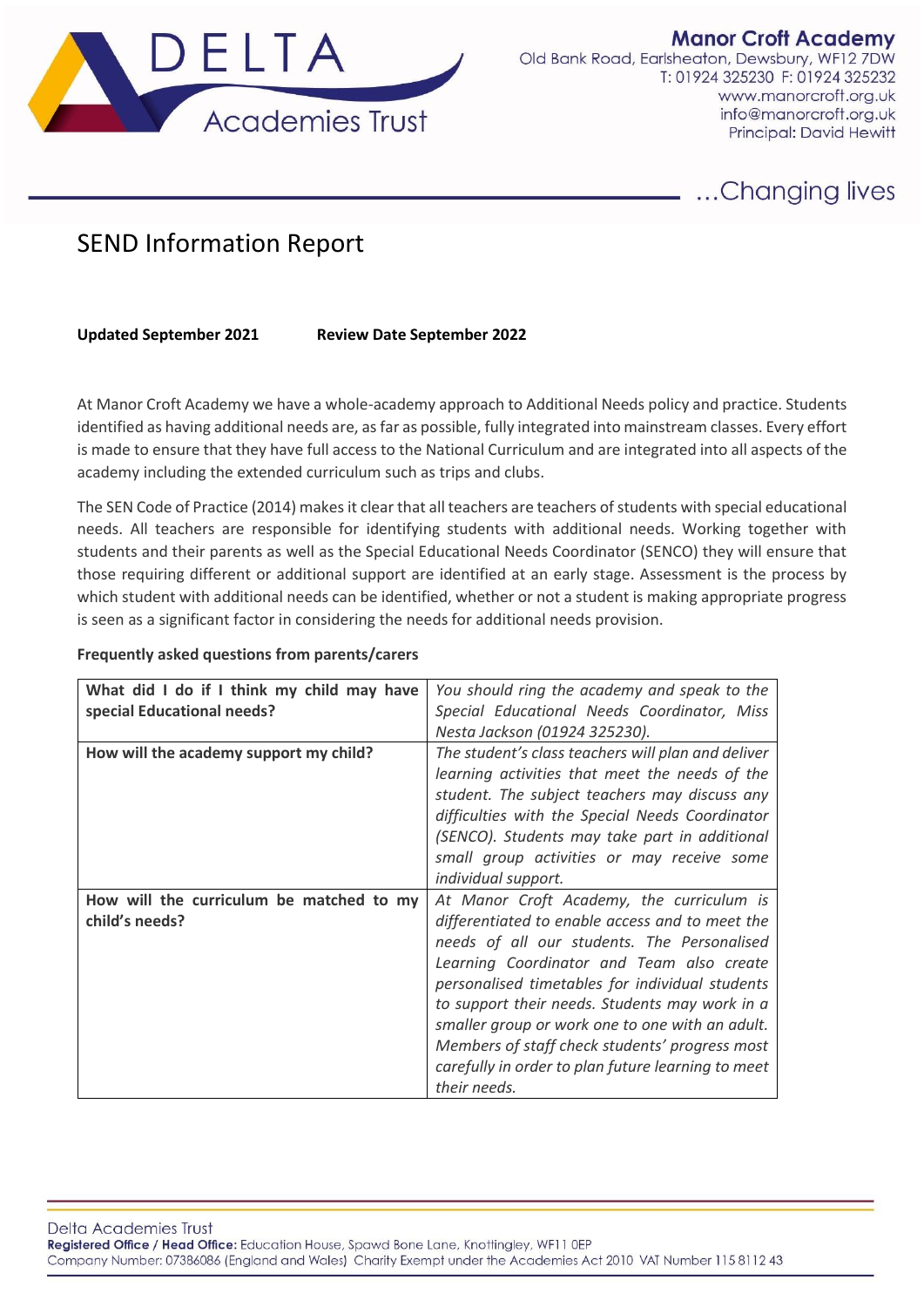| How will I know how well my child is doing and<br>how will Manor Croft Academy help me<br>support my child's learning?   | In addition to our Parents Consultation Evenings<br>and reporting arrangements, there will also be<br>opportunities to discuss the student's Special<br>Educational Needs and share the Support Plans<br>and Educational Health Care Plans at review<br>meetings. The SENCO will be available to discuss<br>the student's progress and any agreed next<br>steps. Parents/Carers themselves can be<br>involved in supporting their child's education in<br>consultation with the SENCO/subject teacher.<br>may involve homework tasks for<br>This<br>reinforcement of classroom strategies in the<br>home.                                                                                                                                                                                                     |
|--------------------------------------------------------------------------------------------------------------------------|---------------------------------------------------------------------------------------------------------------------------------------------------------------------------------------------------------------------------------------------------------------------------------------------------------------------------------------------------------------------------------------------------------------------------------------------------------------------------------------------------------------------------------------------------------------------------------------------------------------------------------------------------------------------------------------------------------------------------------------------------------------------------------------------------------------|
| What support will be there be for my child's<br>overall wellbeing?                                                       | Manor Croft Academy prides itself on the<br>support offered through the wider pastoral<br>team. Additional support is also offered through<br>nurture and wellbeing support and Personalised<br>Learning provision. The Academy also provides<br>more bespoke support by involving the services<br>of other agencies such as external providers of<br>specialist educational activities, alternative<br>provision outreach services and/or The Elland<br>Academy. Manor Croft Academy also has a<br>Student Welfare Officer who works closely with<br>the SEN department to support student<br>emotional wellbeing.                                                                                                                                                                                           |
| What specialist services and expertise are                                                                               | Manor Croft Academy has a policy of working                                                                                                                                                                                                                                                                                                                                                                                                                                                                                                                                                                                                                                                                                                                                                                   |
| available or accessed by the academy? What<br>training are the staff supporting the children<br>with the SEN having/had? | closely with a range of different organisations<br>that provide specialist training and support. We<br>have an excellent relationship with agencies<br>such as the Kirklees LA Educational Psychologist,<br>specialist emotional needs support through the<br>Children's<br>Emotional<br>Wellbeing<br>Services<br>(CHEWS) at Northorpe Hall, Child and Adolescent<br>Mental Health Services (CAMHS) and the School<br>Nursing Service. Staff are regularly informed of<br>specific needs of students, including medical<br>needs. Staff are also trained by specialist services<br>(for example, NHS school nurse) to support<br>students with particular needs. The academy<br>staff regularly receive training regarding<br>differentiation, and the specific learning needs of<br>students in the academy. |
| How will my child be included in activities                                                                              | Wherever possible the Academy ensures that out                                                                                                                                                                                                                                                                                                                                                                                                                                                                                                                                                                                                                                                                                                                                                                |
| outside of the classroom?                                                                                                | of hour's activities and off-site visits are<br>accessible to students with additional needs.<br>This includes trips, visits and representing the<br>academy in events where appropriate.                                                                                                                                                                                                                                                                                                                                                                                                                                                                                                                                                                                                                     |
| How accessible is the school?                                                                                            | The academy is accessible, with lifts and chair<br>lifts to the upper floors.                                                                                                                                                                                                                                                                                                                                                                                                                                                                                                                                                                                                                                                                                                                                 |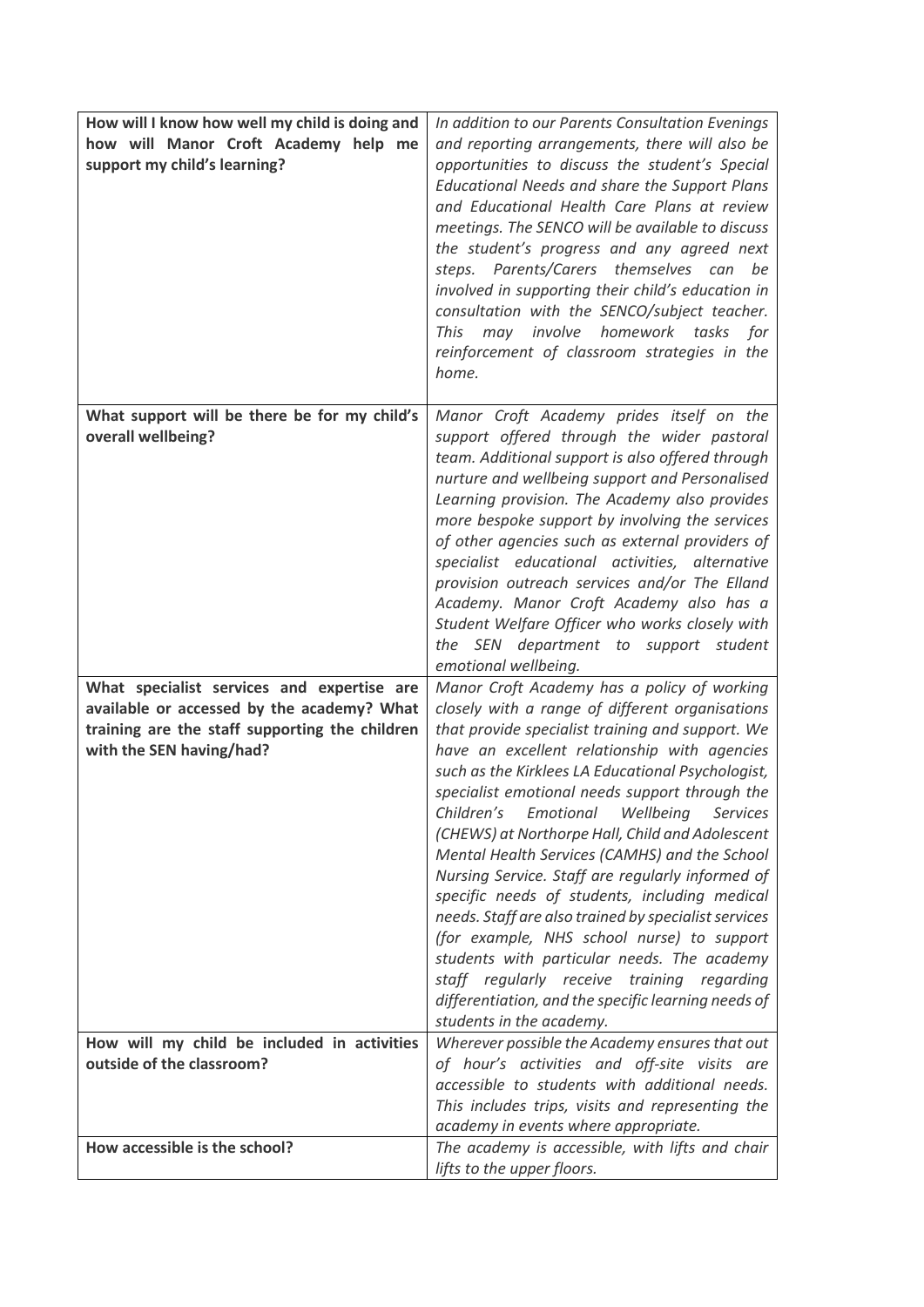| How will the academy help my child to transfer | Every student is entitled to quality information,   |
|------------------------------------------------|-----------------------------------------------------|
|                                                |                                                     |
| to the next phase of education?                | advice and guidance to prepare for both Primary     |
|                                                | to Secondary school, and from Year 11 to Post-      |
|                                                | 16 education or training. If, as part of the annual |
|                                                | review process a more bespoke transitioning         |
|                                                | programme is identified as being needed, this is    |
|                                                | put in place and overseen by the SENCO and          |
|                                                | appropriate Learning Managers.                      |
| How does the academy identify that a student   | On entry at Manor Croft Academy, each student       |
| has additional needs?                          | will take a reading age assessment, and as they     |
|                                                | continue through the Academy, we will use           |
|                                                | appropriate screening to measure progress.          |
|                                                | Other ways in which we identify needs include       |
|                                                | teacher observation/assessment, information         |
|                                                | from parents, students' performance in National     |
|                                                | Curriculum subjects, standardised screening or      |
|                                                | assessment tools, primary school information        |
|                                                | and reports from external agencies.                 |
| How is the decision made about what type and   | The SENCO will take advice from all professionals   |
| how much support my child will receive?        | involved with the child alongside the view of       |
|                                                | parents and, if appropriate, with the students      |
|                                                |                                                     |
|                                                | themselves.                                         |
| Who can contact for further information?       |                                                     |
| I am considering applying for a place.<br>a)   | Contact the Academy office - 01924 325 230          |
| I wish to discuss something about my<br>b)     | Please contact the academy office to make an        |
| child.                                         | appointment with your child's form Tutor, Year      |
|                                                | Leader or SENCO.                                    |
| I want information about other support<br>c)   | Please contact the academy and ask to speak to      |
| services?                                      | the SENCO or Student Welfare Officer.               |
| I want information about the local<br>d)       | further<br>Please<br>contact<br>the SENCO for       |
| authority's Local Offer                        | information about Kirklees Local Offer or ring      |
|                                                | Kirklees Authority Direct.                          |

## **Procedure: The Graduated Approach**

The SEN Code of practice 2014 advocates a graduated response to meeting students' needs. The SENCO, and teachers will review the approaches adopted. **It is important to stress that the student and parents will be at the centre of this procedure having full involvement at each and every stage.** 

- **1. Additional Support:** In addition to the normal class provision, students will be given Additional Support (AS) where appropriate, according to their needs. This will usually involve the student working on an accelerated learning or intervention programme for a limited period of time and may also include some additional support led by a teacher or Learning Support Assistant (LSA).
- **2. My Support Plans:** If after monitoring, it is felt that advice from external professionals (such as Educational Psychologists or Speech and Language Therapists) is required, the student will receive a My Support Plan (MSP). This will be informed by the advice from the external agency and again is likely to involve the student working on an accelerated learning programme for an agreed period of time and may also include some additional one-to-one support led by a teacher or an LSA.